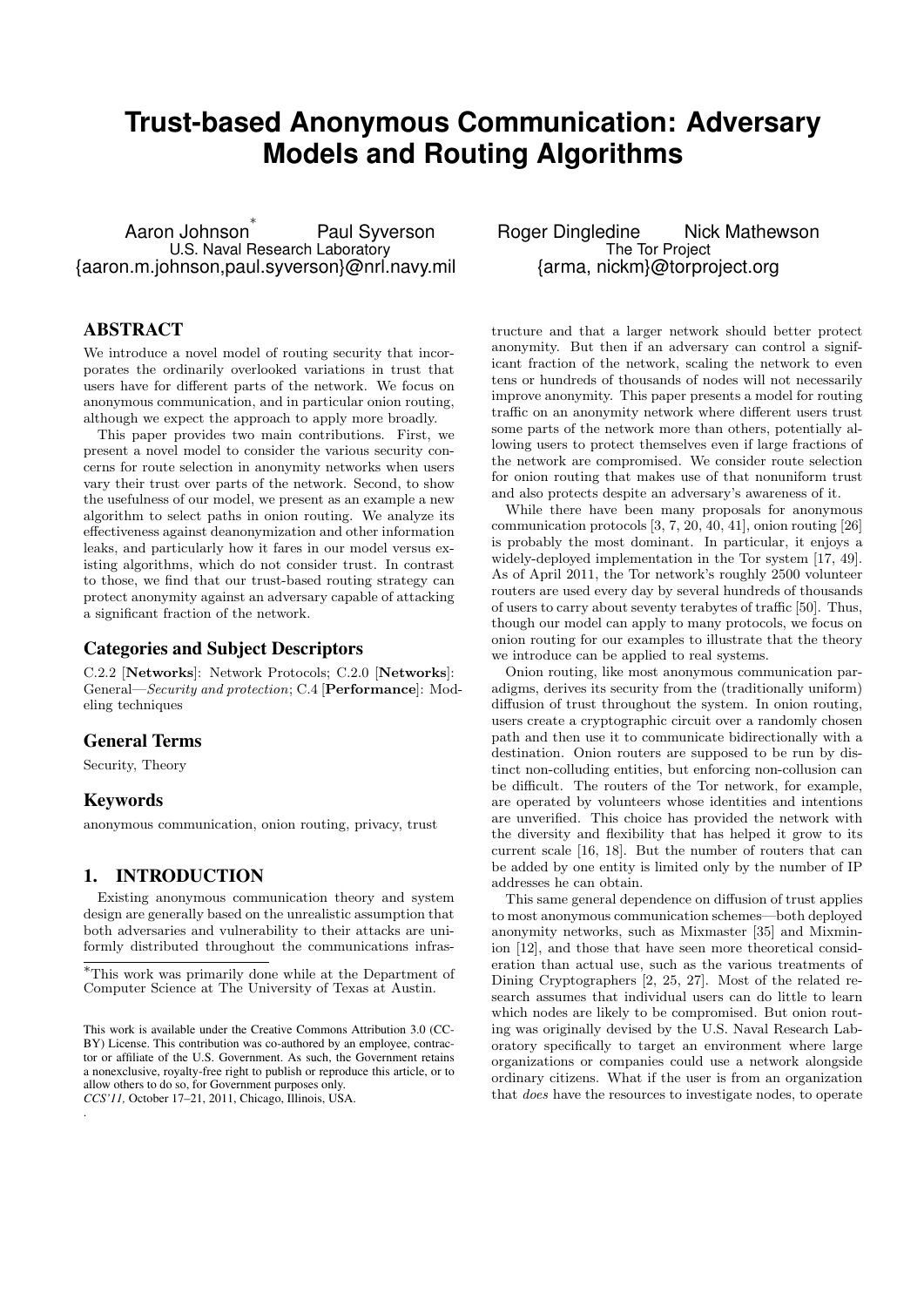its own nodes, or to otherwise ensure the security of nodes against a particular adversary? Such an organization might run its own private network, in which it controls or vets all the nodes, and just use that. Even if such a private network hides which of its users is responsible for which connection, all traffic exiting it will be known to come from the organization running the network. Alternatively, the organization could run a subnet of the public network and preferentially use that subnet for its own traffic. This approach helps to resist first–last correlation (described below), but it exposes the organization to other attacks. Most significantly, to the extent that the organization is likelier than other users to use its own subnet, all the traffic carried on the subnet will be linked to the organization and therefore to some degree deanonymized. Even if the organization tries to keep its trust and use of its subnet a secret, usage patterns (as would happen if many users from the subnet make requests linkable to the organization) or inadvertent disclosures (as in unauthorized leaks [43]) could over time reveal its presence. We introduce a framework that can address such concerns.

We review related work in the next section. We set out our assumptions, describe our model for the network and adversaries, and provide corresponding definitions for trust and anonymity in Section 3. In Section 4, we use the model to design and analyze a novel path-selection algorithm for onion routing. We begin in Section 4.1 by considering the anonymity of a single connection. In particular, we use trust to obtain an algorithm that improves the posterior probability that an adversary assigns to a given user as the source of a connection given trust levels and the adversary's observations. We consider the value of this posterior for some typical usage scenarios, and compare it to the posterior probability under other path-selection algorithms. We also consider the effect of errors in assigning trust in these scenarios. Next, in Section 4.2, we examine the implications of making multiple connections over time and modify our path-selection algorithm to improve anonymity in this case.

Throughout the paper we try to keep our work applicable to real-world scenarios while remaining abstract enough to permit useful analysis. We hope our work here will provide a foundation for research in route selection so that ultimately users with large-resource, long-reach adversaries can have the assurances necessary to protect their communications.

# 2. RELATED WORK

The field of anonymous communication has grown vast. For recent general surveys, see Edman and Yener [22] or Danezis et al. [11]. Here we will focus on work related to our central topic, incorporating node trust into route selection. Two types of prior work are thus particularly relevant: First are papers that analyze the anonymity effects of restricted knowledge of the network by route selectors. Second are papers that also use trust in route selection. We also include a brief discussion of first–last correlation attacks.

The first work to consider general effects of route selection on a less than fully connected graph is Danezis's analysis of mix networks with restricted routes [9]. Route restriction was considered to ensure more traffic per link, but he also observed that if the network was an expander graph with N nodes, after  $O(\log N)$  random hops a route will have nearly the same distribution on sources as in a fully connected graph.

Danezis and Clayton introduced "route fingerprinting" at-

tacks that exploit the limited knowledge of the network that users must have for P2P anonymity designs to permit scaling [10]. To avoid such knowledge-based attacks, Tor requires that clients know about all the routers in the network. This choice obviously creates scaling problems, but because onion routing is not a P2P design, the number of clients is orders of magnitude larger than the number of routers. This hybrid approach has mitigated both scaling issues and some of the attacks that can arise from partial knowledge of the network. The current work is a generalization from the zero/one trust that is implied by knowledge or ignorance of network nodes [10] to a more fine-grained distinction of willingness to trust a node with one's traffic.

Using trust to make routing decisions in anonymity networks was first explicitly analyzed in [31]. (Prior suggestions of choosing so-called "entry guard" nodes based on trust did not describe how to make this choice or analyze use of trust [39].) Johnson and Syverson considered an adversary that would try to compromise a given fraction of the network's nodes. They used a notion of trust based on difficulty-of-compromise to examine the optimal strategy to resist the first–last correlation attack, depending on the resources of the adversary, the size of the network, and the distribution of trust on the nodes. They did not consider, as we do, that different users could have different distributions on trust or that different users could be concerned with attack by different adversaries. They also considered only how a user could resist correlation attacks given nonuniform trust in the network. They did not attempt a general analysis of other potential attacks in such a network or routing strategies to resist those attacks. Herein we consider additional attacks where the adversary makes inferences based on node selection rather than just trying to see the source and destination.

A very different notion of trust for anonymity networks concerns path formation that considers behavioral trust, such as performance reputation [15, 19]. Sassone et al. analyzed trust in this sense when an adversary compromises a fixed fraction of the network [42]. Users choose paths according to individual trust algorithms (independent of where the adversary exists). They analyze the probability that a user chooses an adversary node, and given that, the probability the adversary attaches to a user creating a path containing that node.

Onion routing's efficiency and bidirectionality make it fast and functional enough for popular online activities like web browsing and instant messaging, which in turn contributes to its success. But onion routing anonymity protocols are not the only ones that have been used for general public communication. In particular, systems based on passing discrete self-contained messages through "mixes" in a source-routed manner similar to onion routing [5, 6] have been used for public Internet communication via email. But even those that are designed to be practical or have been deployed and widely used [12, 28, 35] add much more latency and overhead compared with onion routing.

The added latency in mix systems is not just inefficiency. High-variance latency helps to protect against several types of attacks on anonymity that onion routing does not resist as well or at all, such as the first–last correlation attack [48] or various others [13, 23, 29, 30, 32, 33, 34, 36], although onion routing is more secure than mixing against some attacks [45, 46].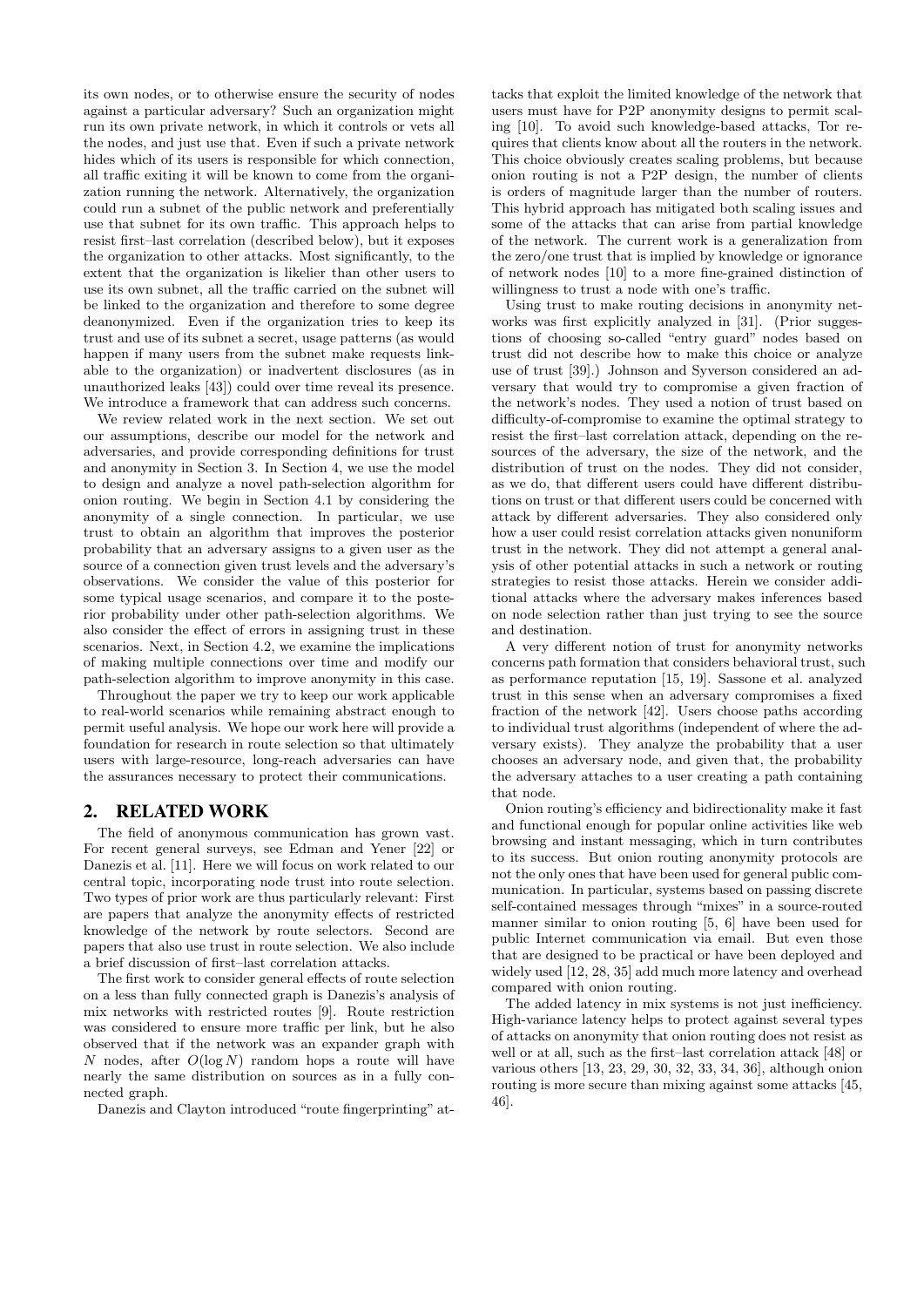First–last correlation attacks require the adversary to match the timing pattern of messages coming from the user to the timing of messages going to the destination. This matching can either be done passively [1, 39] by simply using the timing pattern created by the user, or actively [51] by delaying messages to create timing watermarks. Extant defenses against first–last correlation are either ineffective in practice (padding) or impractical in effect (delaying and mixing) or, more typically, both. Simulation and experimentation have confirmed the obvious, that such attacks require trivial resources or analysis to be successful. If research does not uncover an effective and practical counter to first–last correlation, onion routing for low-latency use must simply accept it and strive to minimize its impact. For example, Tor contains no mixing or padding in its design [17].

# 3. MODEL

We describe a model to give semantics to the notion of trust in the context of anonymous communication. The model we present provides a foundation for using trust in designing and analyzing anonymity protocols, specialized to the particular setting of improving resistance to deanonymization and profiling for onion routing systems. It is part of a model intended to be general enough to reason about trust for various anonymity protocols, and for secure routing goals besides anonymity, such as route provenance. The more general model also describes other adversary goals beyond deanonymization and profiling, whether the anonymity protocols use onion routing or another approach. For example, an adversary may want to discover which of the various possible adversaries specific (classes of) users are trying to avoid, which could help indicate something about the likelihood that a given circuit belongs to a given user based on how well the circuit counters a given adversary. An adversary may also want to discover which network nodes are more trusted with respect to which adversaries. Among other things, this could indicate the resources deployed to protect a particular (class of) user's communication. Our focus in this paper is to provide a model and algorithms for onion routing that show how trust-aware route selection can greatly improve resistance to deanonymization and profiling. In particular, using trust can substantially improve security even when an adversary controls a significant portion of the network. The general model is more completely described in [47].

- 1. Let V be the set of nodes. And let  $V = U \cup R \cup D$ , where U is a set of users<sup>1</sup>, R is a set of onion routers, and D is a set of destinations.
- 2. Let  $E \subseteq {V \choose 2}$  be the set of network links between nodes.
- 3. Let A be the set of adversaries.
- 4. Let  $A_v \subseteq A, v \in V$ , be the adversaries with respect to which a node  $v$  wants privacy.
- 5. Let  $C: 2^{\mathcal{A} \times (V \cup E)} \rightarrow [0, 1]$  indicate the probability of a pattern of compromise among the nodes and links: for  $c \in 2^{\mathcal{A} \times (V \cup E)}$ , if  $(a, x) \in c$ , then adversary a has compromised x. C satisfies  $\sum_{c \in 2^{\mathcal{A}} \times (V \cup E)} C(c) = 1$ .
- 6. Let  $C_v$  :  $2^{\mathcal{A}\times(V\cup E)} \rightarrow [0,1], v \in V$ , indicate the belief node  $v$  has in a pattern of compromise among nodes and links. The  $C_v$  satisfy  $\sum_{c \in 2^{\mathcal{A}} \times (V \cup E)} C_v(c) = 1$ .
- 7. Let  $I_v \in \{0,1\}^*, v \in V$ , be the inputs each node uses when running the protocol.

A protocol is run by the nodes over the network links in order to reach some collective state. For purposes of privacy, the relevant property of the protocol is the set of models that are consistent with the observations of an adversary during the protocol's execution. An adversary makes observations at the nodes and links he has compromised. A probabilistic protocol yields a distribution on the sets of possible models.

Investigating privacy in this model then becomes analyzing how likely the adversary is to be in a position to make good inferences about the model. Privacy may be quantified, for example, by the number of bits of node input learned for certain by the adversary. Or it could be that there are reasonable prior distributions that we can allow the adversary to put on the models, and privacy loss is measured by the mutual information between the observations and the models.

The model includes multiple adversaries. This is an important choice for modeling trust in anonymous communication, because a diverse set of users with varying goals and beliefs is necessary for the set to provide good anonymity. Part of that diversity occurs in the adversaries of a user. That means that we cannot require that each user relies on other network entities in the same way. Allowing users to use the network in different ways while still considering overall communication anonymity from their combined actions is a central issue for protocol design.

The adversaries themselves operate by controlling parts of the network. This models both that an adversary might provide some nodes and links to the network and that he might compromise some that are provided by others. We could restrict the adversary to controlling nodes alone, because an adversary that controls a link could be simulated for purposes of analysis by splitting any link and connecting the halves with a node controlled by the adversary. However, given that several attacks on anonymous communication protocols involve observing the network connections in particular [21, 37], it is useful to formally allow both types of compromise. Also, we allow different adversaries to compromise the same node at the same time.

Trust itself appears in our model in the distributions  $C_v$ . Trust in a node or link is given with respect to a set of adversaries  $A \subseteq \mathcal{A}$ . The trust of user u in, say, network link  $e \in E$ , with respect to A can be understood as a distribution over the ways  $2^A$  in which the adversaries in A have compromised e. If, for example, the probability in  $C_u$  is high that some member of  $A$  has compromised  $e$ , then we can say that  $u$  has low trust in  $e$ . Ideally, from the user's perspective. the user's beliefs would be true, that is,  $C_u$  would equal  $C$ . Our model incorporates erroneous beliefs, though, because a user's beliefs affect her actions and may hurt anonymity when they differ from the truth.

Our analysis will assume a population  $N \subseteq U$  of naïve users who think any router is as likely to be compromised as any other. It is within this population of users that we will hide the identity of a given user of the network. This approach is equivalent to assuming that the adversary can rule out all users other than  $u$  and the naïve users as being

<sup>&</sup>lt;sup>1</sup>Note that we say 'user' to refer to the human user and to the client software that creates connections on the user's behalf or sometimes to the computer on which that software runs. This overlap should not cause problems at the level at which we model systems. It should be clear from context which usage is intended if the distinction is important.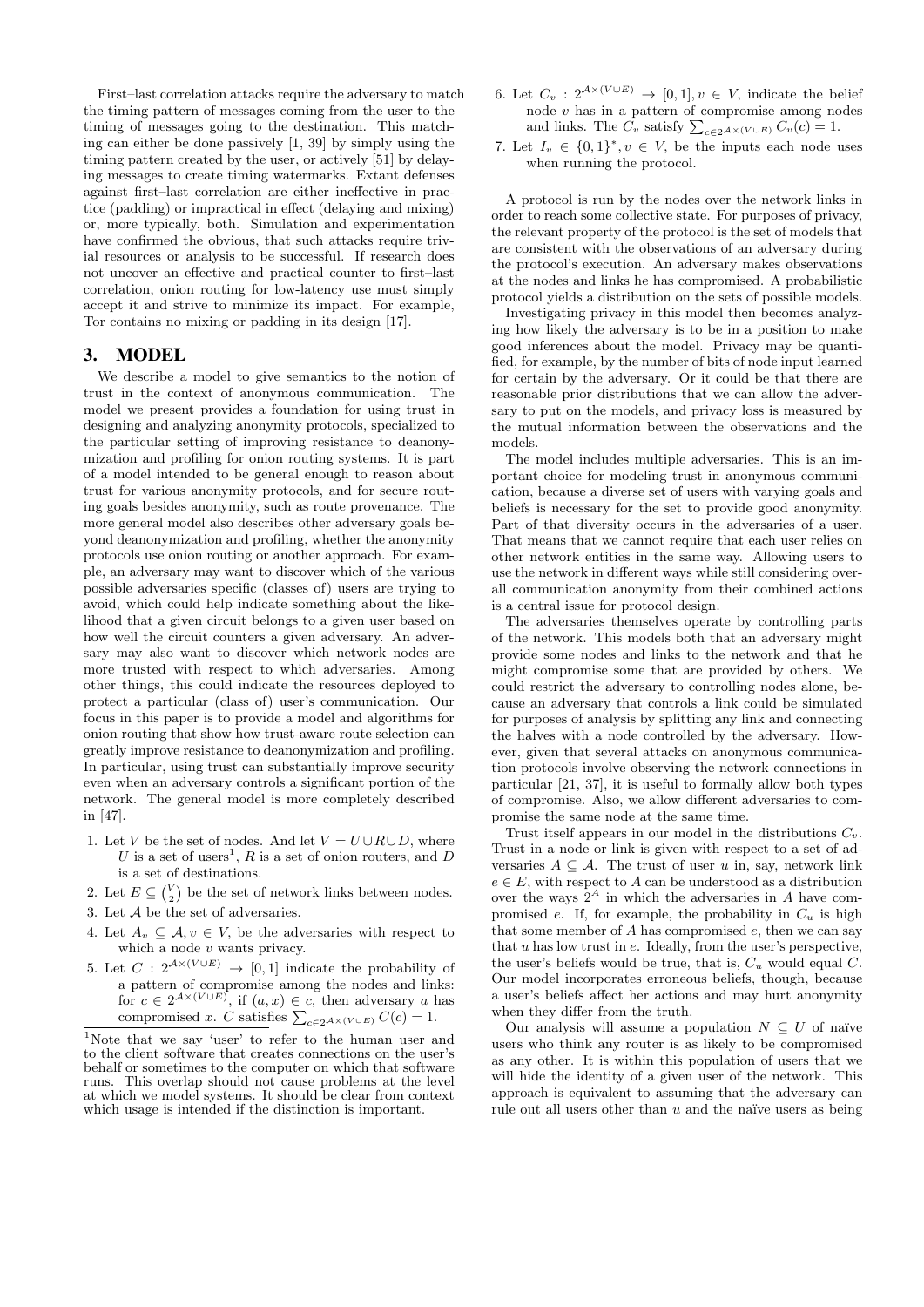the source of a connection. Let  $m = |R|$  be the number of routers. Let  $n = |N|$  be the number of naïve users.

The naïve users share the same adversary,  $A_n = \{a_N\}, n \in$ N. Other users each have their own adversary,  $A_u = \{a_u\}.$ No router or destination has any adversary. The set of adversaries is  $\mathcal{A} = a_N + \{a_u\}_{u \in U \setminus N}$ .

The naïve users  $n \in N$  hold the same beliefs about their adversary  $a_N$ . They believe each router is independently and equally likely to be compromised:  $c_{a_N}^n = c_N$ .

We assume user  $u \in U$  believes that adversary  $a \in \mathcal{A}$  compromises router  $r \in R$  independently with probability  $c_a^u(r)$ . The trust of u in r with respect to a is then  $\tau_a^u(r) = 1 - c_a^u(r)$ . If clear from the context, we will drop the superscript  $u$  and the subscript  $a$ . The use of probabilities to represent trust reflects the uncertainty about the presence and power of an adversary when coordinating among many different parties over large networks. This uncertainty is best modeled directly, rather than giving the node too much power by assuming a known adversary or giving the adversary too much power by analyzing the worst case.

Furthermore, we assume that  $u$  believes with certainty either that a observes all links from u to the routers and destinations or that  $a$  observes none of them. That is,  $u$ believes with probability either one or zero that  $\{u, v\}$  is compromised for all  $v \in R \cup D$ . Similarly, we assume that u believes with certainty either that a observes all links from a given destination  $d \in D$  to R and U (if these conflict on a link in  $U \times D$ , the user believes that link is compromised). This models whether or not the user believes that he or his destination uses a hostile ISP. It will also be taken to include the case that the user visits a known hostile destination. If an adversary observes all traffic to and from a given user, we say that he observes the source links, and if he observes all traffic to and from a destination, we say that he observes the destination links. Our model can capture varying trust on the links as well as the routers, and incorporating this would better reflect reality; however, adding diverse link probabilities would complicate the analysis below. So, we restrict ourselves to analysis of varying router trust.

Finally, we assume that u does not believe a compromises users, destinations, or links between routers. As noted above, destination compromise is covered by an adversary observing the destination links. Similarly, the case of observed links between routers is subsumed by the adversary compromising either of the onion routers on that link.

Each user has as input a sequence of destinations  $(d_1, d_2, \ldots)$ indicating connections over time. Routers and destinations have no inputs.

#### *Anonymous-Communication Privacy.*

We assume that users make connections according to a probabilistic process, and that the adversary uses it as a prior distribution to break privacy. Specifically, we assume that the source and destination of a given connection are independent of connections at other times. We also assume that the user and destination of a connection are independent. We acknowledge that this may not be true in practice—users communicate with different partners, application-layer protocols such as HTTP have temporal

patterns of connection establishment, and so on. This assumption simplifies analysis, however, and isolates what the adversary can learn by observing the path.

We assume that the adversary's observations consist of

a sequence of active links, that is, links carrying messages. We further assume that the adversary can determine (for example, via a correlation attack) when two observations correspond to the same connection.

We consider the privacy of the connections that each user makes (the user inputs) to be the most significant among the components of the model. We thus design our protocols to hide information about the connections, and analyze their privacy in most detail. We perform two types of privacy analysis on the connections. First, we consider the ability of the adversary to infer existence, source, and destination of a given connection, that is, to deanonymize the connection. Second, we consider the adversary's knowledge of all user connections over time, that is, his profile of each user's activity.

Deanonymization. This kind of analysis is useful when the privacy of a given connection is important, say, because it is particularly sensitive. For this analysis, we assume that the adversary has full knowledge of the model except for the user inputs. The analysis uses the posterior probability of deanonymizing the connection as a privacy metric. We want the probability that the adversary correctly names both the user and the destination of a given connection to be close to what it would be if he had not observed the network.

The correlation attack allows the adversary to infer the source and destination of a connection if he can observe both ends. Therefore, if the adversary can observe traffic from the user (either by compromising the entry router or by observing the user's connection to it) and can also observe traffic from the destination (either because he controls the destination or the last router on the path or observes the traffic between them) then the user has no anonymity. Otherwise, the adversary must use the parts of the connection that he can observe and determine the probability of each user being the source.

Profiling. This analysis is useful to understand the adversary's overall view of private inputs, which might be individually private but highly linked with one another. We use the entropy of user connections as a privacy metric in this case. Learning which connections are related helps the adversary to determine the set of destinations visited by some user. Such a profile, taken as a whole, may itself help identify the user if the adversary has background knowledge about the user's typical communication patterns. The adversary might also try to link connections that have identifying information in their traffic with connections that do not, thereby removing anonymity from those that do not and adding profiling information to both kinds of connections.

# 4. TRUST IN PATH SELECTION

The addition of trust gives users the ability to select routers that are not likely to be compromised by an adversary that they care about. Specifically, depending on various parameters, users of an onion-routing network who choose paths entirely out of highly trusted routers can sometimes minimize their risk of deanonymization via the correlation attack [31]. However, if other users are concerned about adversaries with a different trust distribution, using only highly trusted routers would lead to different users preferring different routers for their paths—and the choice of routers itself may identify the user. For example, an adversary that controls just the last router on a path observes the destination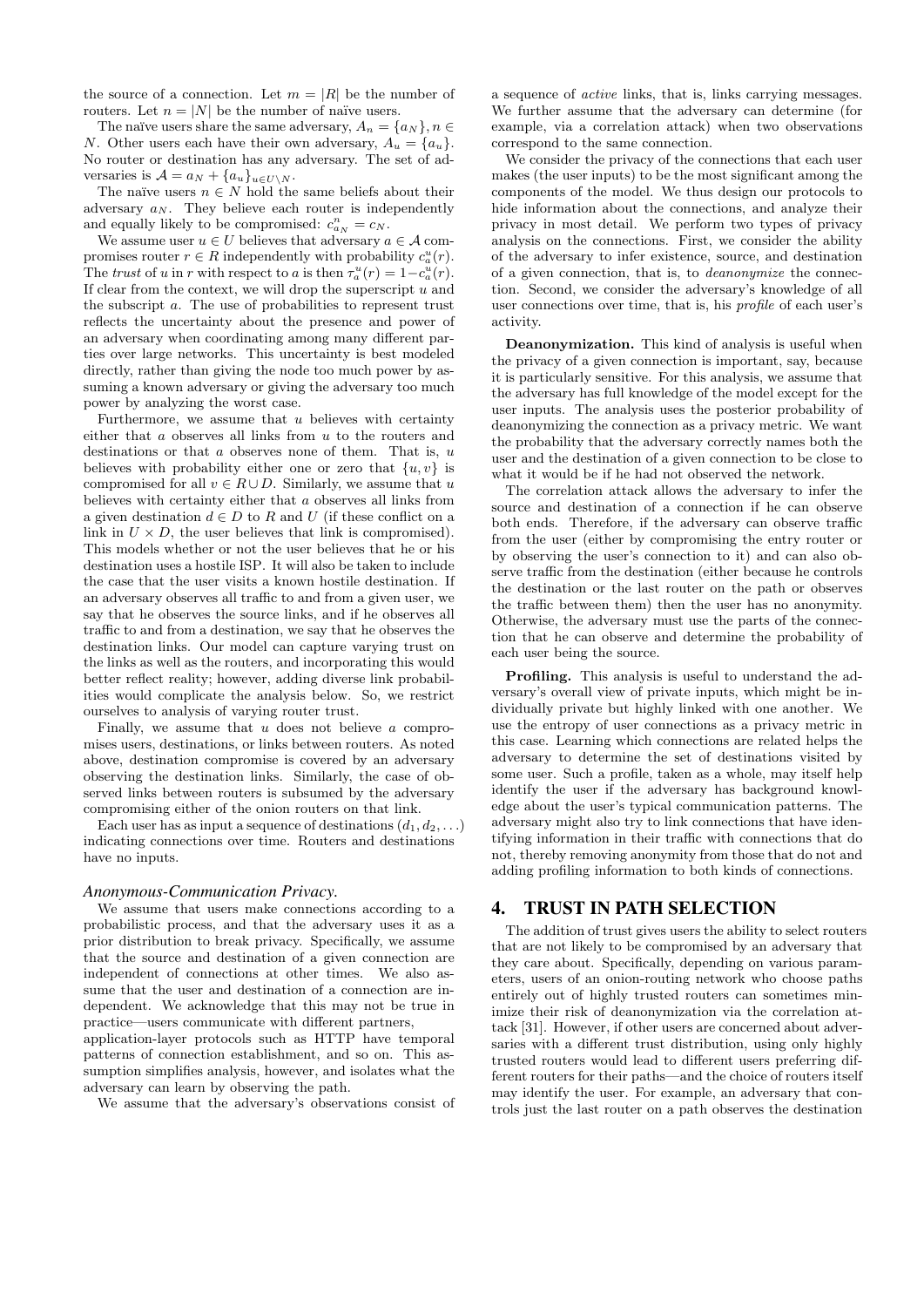and the last two routers, and this information alone could deanonymize the user's connection.

By balancing between these effects, we can avoid deanonymization on a single connection. Users make multiple connections over time, however. If their paths change with every new connection, they run an increasing risk of selecting a path that has many compromised routers. An obvious way to avoid this problem is for each user to choose one fixed path to use for all of her connections.

While this strategy helps avoid deanonymization, choosing a single, static path allows an adversary to more easily link together connections from the same user. If the adversary observes the same set of routers in the same positions in two different circuits, he knows it is likely that they originate from the same user. Of particular concern is a malicious destination, because it always observes the *exit router*, that is, the last, static router. Combining static and random router choices allows us to balance avoiding deanonymization with avoiding profiling.

We analyze the impact of the above issues on path deanonymization and use the results of our analysis to motivate a path-selection algorithm. For the adversary types we analyze, the only nontrivial case will be when the adversary compromises destination links and some routers. Briefly stated, our algorithm for this case is to choose a static "downhill" path that picks each successive node from a pool that increases in size because the acceptable lower bound on node trust diminishes with each hop. Once the static path reaches the trust bottom, so that the pool includes all nodes, two dynamic hops are added to the end of the path. We do not claim that this is an optimal strategy. It does demonstrate how to use our model and analysis to easily do better than choosing nodes ignoring trust or using only the most trusted nodes. The details of how our analysis motivates the algorithm are set out below. Our analysis proceeds in two stages: first, we consider minimizing the chance of deanonymization of just a single connection, then second, we consider adapting to multiple connections to maintain good anonymity while also preventing profiling. We will be considering routing for a given user  $u \in U$ , and we will describe it with respect to the one adversary of u.

## 4.1 Path anonymity for a single connection

Suppose a user makes just one connection. She chooses a path for that connection based on her trust values for the routers. The adversary can learn about routers on that path by compromising them, compromising an adjacent router, or by observing source or destination links. He can link together routers as belonging to that circuit using the correlation attack. The adversary's ability to determine both source and destination of the circuit, and thereby deanonymize it, depends on these observations. We would like to choose paths to minimize the probability that he can do so.

The best way to select paths depends on the location and kind of adversary we are facing. There are four possibilities depending on whether the source links are compromised or not and whether the destination links are compromised or not. The cases that the source and destination links are either both unobserved or both observed are trivial. The user in these cases can do no better than directly connecting to the destination. If the adversary just observes source links, then we must try to hide the destination. If the adversary just observes destination links (or is the destination), then we must try to hide the user.

#### *4.1.1 Source links observed*

Suppose that the adversary observes the source links. Then the user is anonymous if and only if the adversary doesn't observe the destination. Therefore, we can maximize anonymity by choosing a one-hop path that maximizes  $\tau(r_1)$ , which is achieved by selecting a most-trusted router.

#### *4.1.2 Destination links observed*

Now suppose that the adversary observes the destination links. In this case, the adversary is able to learn about the final router, any router he has compromised, and any router adjacent to a compromised router. The adversary can determine that these routers are on the same path and what position they are in by using the correlation attack. Assuming that the adversary knows the user's trust values and the algorithm that the user uses to choose paths, then the adversary can use his observation to infer a distribution on the source of the circuit. We would like to minimize the probability that he assigns to the correct user.

We analyze this probability for a given user  $u$  with respect to the population of naïve users (that is, those users with no trust values or identical trust values).

Let  $P$  be a random  $\ell$ -hop connection through the onion routing network, with  $P_i$  the  $i^{th}$  router. Let S be the source (user) and  $\Delta$  the destination. Let p be a connection made by user u. Let  $A_R \subseteq R \cup D$  be the routers and destinations compromised by the adversary. Let the path positions observed by the adversary be  $O = \{i : p_i \in A_R \vee p_{i-1} \in A_R\}$  $A_R \vee p_{i+1} \in A_R \vee (i = \ell \wedge \Delta \in A_R)$ . Let  $q_1$  be the probability of  $u$  making a connection consistent with the routers in p observed and not observed by  $A_R$ :

$$
q_1 = \left(\frac{1}{n+1}\right) \prod_{i \in O} Pr[P_i = p_i | S = u].
$$

$$
\prod_{i \notin O} \sum_{r \in R \setminus A_R} Pr[P_i = r | S = u].
$$

Let  $q_2$  be the probability that a naïve user other than u makes a connection consistent with  $A_R$  and p:

$$
q_2 = \begin{cases} 0 & \text{if } p_1 \in A_R \\ \left(\frac{n}{n+1}\right) m^{-\ell} |R \backslash A_R|^{|\{i \notin O\}|} & \text{otherwise} \end{cases}
$$

These expressions follow from the facts that each user is equally likely to be the source of a given connection and that naïve users choose routers uniformly at random.

Finally, let Y be the conditional probability that the source of a connection is u:

$$
Y(A_R, p) = \frac{q_1}{q_1 + q_2}.
$$

Y depends on the routers and destinations observed by the adversary and the probability distribution with which  $u$ selects a path. The routers in A depend on the trust values of the routers, and the destinations it observes are fixed. Y therefore is probabilistic with a distribution that depends on the path distribution of  $u$  and the trust values. The trust values are given, but we can choose the path distribution of  $u$  to optimize the distribution of  $Y$ .

There are several plausible criteria on the distribution of Y to use when optimizing the path distribution: the expecta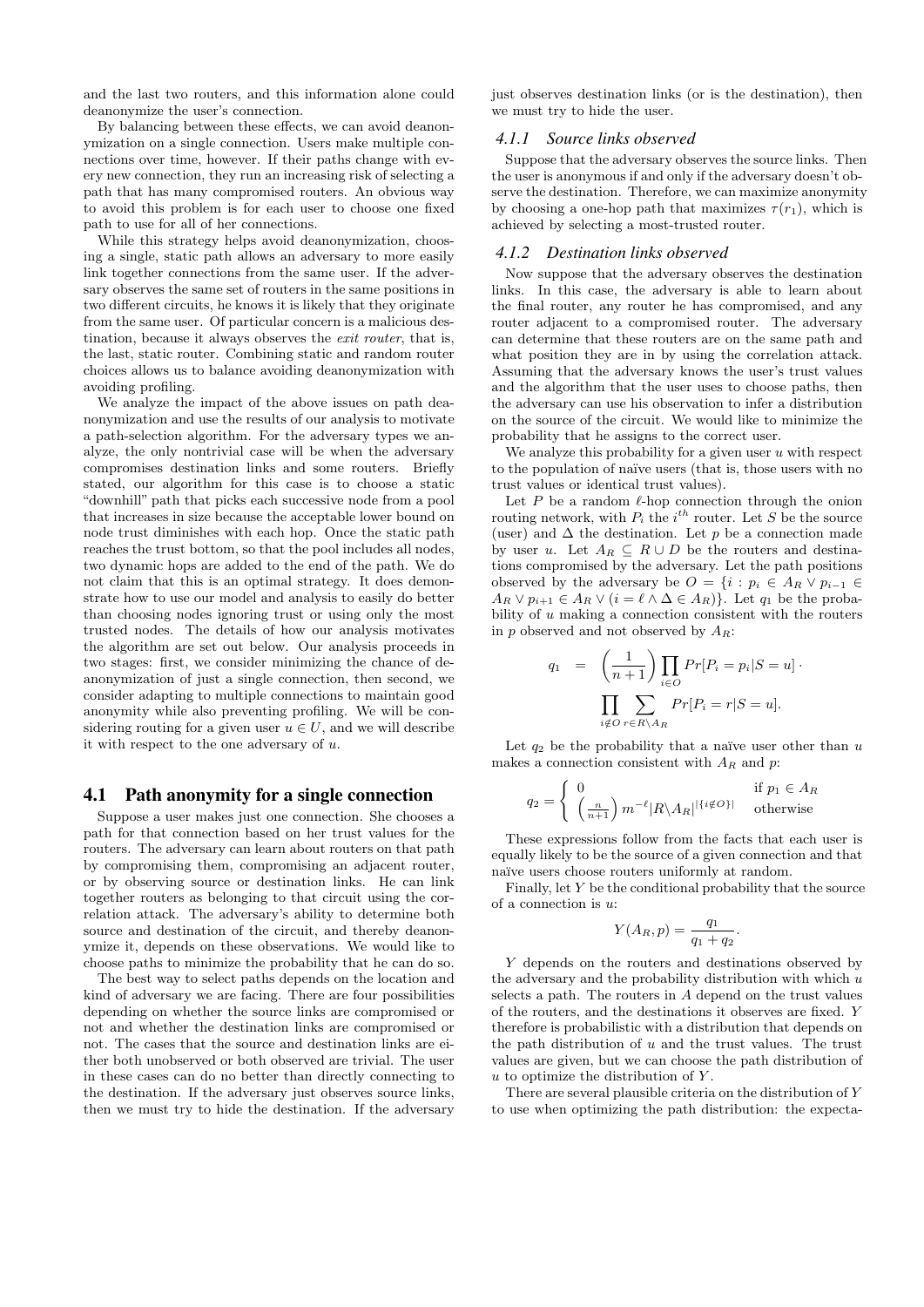tion  $E[Y]$ , a weighted expectation  $E[f(Y)]$  for some weight function f, the probability  $Pr[Y \ge \alpha]$  for some  $\alpha \in (0,1]$ , and so on. Such criteria might lead to different optimal path distributions, because distributions of  $Y$  are not necessarily comparable (one may not stochastically dominate the other). We choose the expected value of  $Y$  as our criterion.

## *4.1.3 A Downhill Algorithm*

Given the above framework, how can the users utilize trust to better protect their connections? As noted, more trust means lower chance of compromise, hence lower chance of observing the user, adjacent routers in the path, or the destination. On the other hand, a more trusted router is more likely to be associated with the user by someone who knows what adversary the user is trying to avoid. This suggests a routing algorithm in which the user chooses routers from sets with a decreasing minimum trust threshold (or, equivalently, increasing maximum risk of compromise). As these sets increase in size, they are more likely to contain a compromised router, but what that compromised router will see is also less identifying to the user.

Let  $\ell$  be the length of the path. Let the acceptable level of risk in the  $i^{th}$  hop be  $\rho : [\ell] \to [0, 1]$  such that  $\rho(i)$  <  $\rho(i+1)$ . The set of routers at the i<sup>th</sup> level is the "trust set"  $T_i = \{r \in R : c(r) \leq \rho(i)\}.$  The user chooses the  $i^{th}$  hop independently and uniformly at random from  $T_i$ .

We can assume that the final trust set  $T_\ell$  includes all of the routers R. The destination links are observed in this case, so we can't give the adversary any more observations by including all of  $R$  in a final trust set. And doing so may prevent the adversary from observing a trust set that is smaller than  $R$  and thus more associated with the user.

We want to set the parameters  $\ell$  and  $\rho(i)$  to minimize the expected posterior probability  $E[Y]$ . The straightforward algorithm for minimizing the expected value simply iterates over all possible path lengths and ways to set the trust thresholds at each path length. Let  $\lambda \leq m$  be the maximum allowed path length. In practice, we only want to consider path lengths up to the point at which the latency becomes too high. The Tor network, for example, uses path lengths of 3. Let  $\nu$  be the number of distinct trust values among the routers. The number of iterations is then  $O(\lambda \nu^{\lambda})$ .

For each iteration, expected value is determined by calculating the posterior probability the adversary assigns to  $u$ for each possible set of compromised routers and each path:

$$
E[Y] = \sum_{A_R \subseteq R} \prod_{a \in A_R} c(a) \prod_{a \notin A_R} (1 - c(a))
$$

$$
\sum_{p \in R^\ell} \prod_{i=1}^\ell Pr[P_i = p_i | S = u] Y (A_R + d, p).
$$

Calculating the expectation from this expression involves summing over all  $2<sup>m</sup>$  possible adversary subsets, which takes far too long for any reasonably-sized anonymity network. However, in practice we do not expect the user to be able to make more than a handful of meaningful distinctions between routers on the basis of trust. If the number  $\nu$  of distinct trust values is small, we can speed up the computation of the expectation by using the fact that our path distribution chooses all routers with the same trust value with equal probability.

#### *4.1.4 Analyzing The Downhill Algorithm*

We have calculated the optimal thresholds and the resulting expected posteriors for several plausible situations using a user population of  $n = 1000$ . The results appear in Table 1. They are given next to the anonymity of two other path algorithms for comparison:  $i$ ) the user chooses each hop uniformly at random from the most-trusted nodes only and  $ii)$  the user chooses each hop uniformly at random from all routers. We also compare the results to a lower bound on  $E[Y]$  of  $c_{\min} = \min_r c(r)$ . (The first node is compromised with probability at least  $c_{\min}$ , and  $Y = 1$  in this case.) The situations we consider involve three different trust values, so we consider path lengths up to three. In Tables 1(b) and 1(c), the optimal thresholds skip one possible trust value and only use a two-hop path.

Table 1: Examples of optimal thresholds (a) Small trusted and untrusted sets, for example when the user has information about a few good routers and a few bad routers, and has little information for the rest.

| $#$ Routers              |        |        | 1000 |                   |  |
|--------------------------|--------|--------|------|-------------------|--|
| Prob. of compromise 0.01 |        |        | 0.1  | 0.9               |  |
| Optimal thresholds       |        | 0.01   |      |                   |  |
|                          |        |        |      |                   |  |
| Downhill Trusted         |        |        |      | Random Lower bnd. |  |
| 0.0274                   | 0.2519 | 0.1088 |      |                   |  |

(b) Small trusted, medium semi-trusted, large untrusted sets, for example when the adversary is strong, but the user and her friends run some routers.

| $#$ Routers         |      | 50      | 1000 |
|---------------------|------|---------|------|
| Prob. of compromise | .001 | 0.05    | 0.5  |
| Optimal thresholds  | 0.05 | $0.5\,$ |      |

|      | Downhill |        |        | Trusted Random Lower bnd. |
|------|----------|--------|--------|---------------------------|
| E[Y] | 0.0550   | 0.1751 | 0.4763 | 0.001                     |

(c) Equally large trusted, semi-trusted, and untrusted sets, for example when the user assigns trust based on geographic regions.

| $#$ Routers             |        | 350    | 350 | 350                                |  |
|-------------------------|--------|--------|-----|------------------------------------|--|
| Prob. of compromise 0.1 |        |        | 0.5 | 0.9                                |  |
| Optimal thresholds      |        | 0.1    | 0.9 |                                    |  |
|                         |        |        |     |                                    |  |
|                         |        |        |     | Downhill Trusted Random Lower bnd. |  |
| 0.1021                  | 0.1027 | 0.5000 |     |                                    |  |

The table shows that using trust levels improves anonymity in each case against random route selection by factors of at least 4.0 and as much as 8.6. Similarly, we see improvements in each against the trusted-router strategy, from just a slight increase in the third situation when there are relatively many trusted routers to over a factor 3.1 improvement in the second situation when there are many untrusted routers. We can also see that in the first and third situations we achieve anonymity on the order of the best possible. Interestingly, we notice that in the first situation, using highly-trusted routers exclusively is worse than randomly choosing routers, but only because there are few highly-trusted routers. Using the downhill algorithm avoids that problem.

Figure 1 examines the effect of varying some of the trust values in the situation of Table  $1(a)$ . It shows the effect of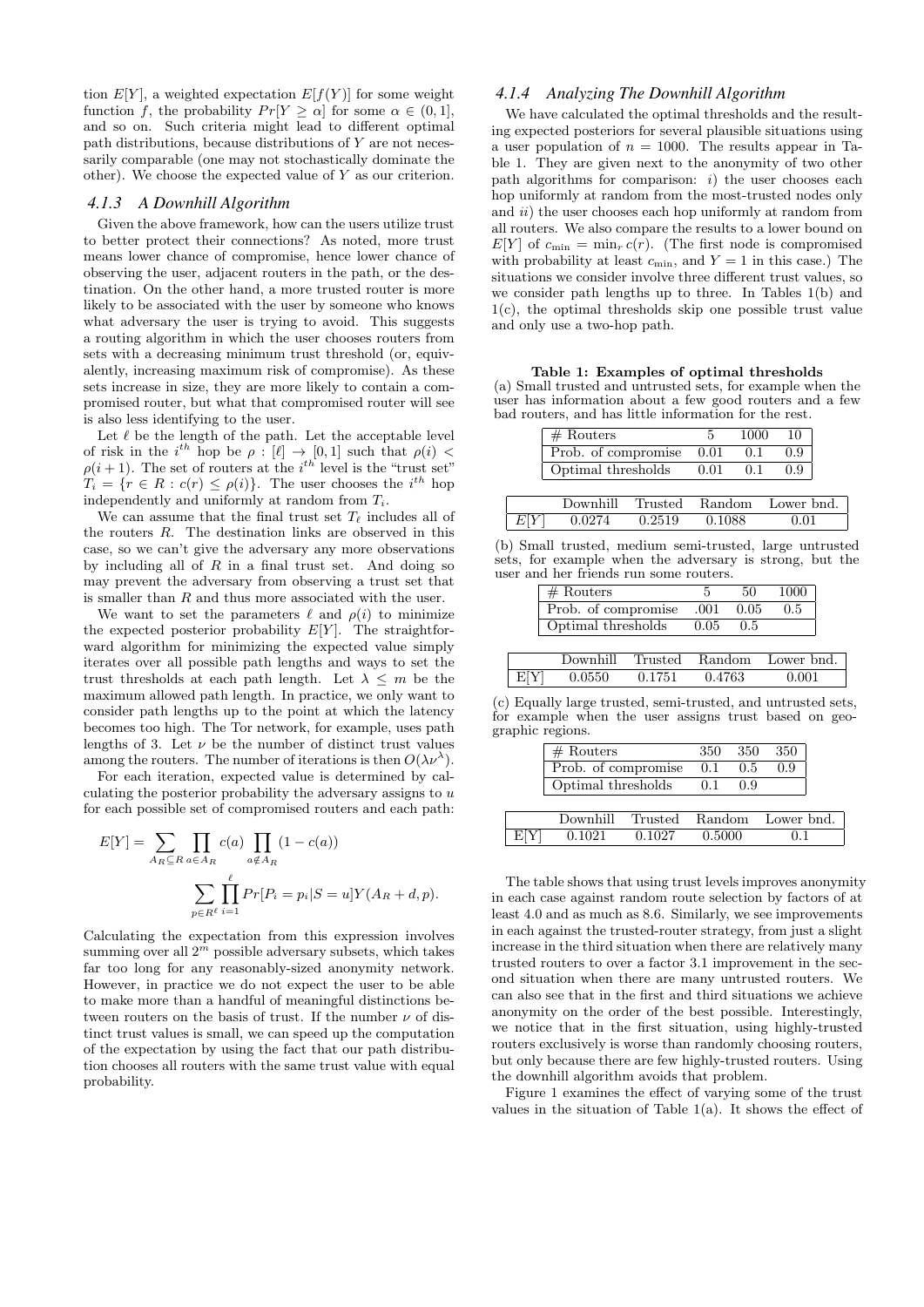

Figure 1: Anonymity when varying trust values of Table 1(a).



Figure 2: Anonymity when increasing number of high-trust nodes and decreasing number of mediumtrust nodes in Table 1(a).

varying just high trust values, keeping the others at their original value, and the effects of the same process with the medium and low trust values. We can see that the change in the anonymity  $E[Y]$  is roughly linear in the change in the trust values, and that the rate of the change increases as the trust change affects hops closer to the source. Furthermore, we see that choosing only trusted routers performs badly when the largest trust value isn't high, random selection performs badly when the average trust value isn't high, and the downhill-path algorithm always performs better than both and often much better.

Figure 2 examines the effect of trading off the number of high-trust and medium-trust nodes in the situation of Table 1(a). That is, it shows the variation in anonymity for that situation when there are  $x$  high-trust nodes and  $1005 - x$  medium-trust nodes. The graph shows that using the downhill-trust or trusted-only algorithms quickly benefit from having larger numbers of high-trust nodes. This is because a selection of these is likely to be observed but not compromised. In contrast, random selection benefits roughly linearly in the number of routers shifted from medium to high trust.

Though these examples show very positive results for plausible scenarios, they are merely illustrative examples. There is no guarantee that they are representative of improvements when using trust values in deployed systems in actual use.

But there is a more immediate concern. In the above calculations, we have assumed that the trust value assigned to a router by the user reflects the correct a priori probability of compromise of that router by the relevant adversary. What if the user was not correct in her assignment of trust?

#### *4.1.5 Correctness and Accuracy of Trust Assignments*

To assign trust values, the user must rely on some outside knowledge. This external information might include knowledge of the organizations or individuals who run routers including both knowledge of their technical competence and the likelihood that those running a given router would intend to attack the user. Trust values might also be affected by computing platforms on which a router is running, geopolitical information about the router, knowledge about the hosting facility where a router might be housed or the service provider(s) for its access to the underlying communications network, and many other factors.

The process of assigning trust values is clearly uncertain, and we cannot expect the user to correctly assign values to all routers. Therefore, we consider the effect of errors in the believed trust values on the user's anonymity. First, we derive a bound on the effect that error in the trust value for a single router has on our anonymity metric,  $E[Y]$ . Second, we calculate the effect of a couple of types of errors in a specific scenario.

Let  $r \in R$  be some router with an error of  $\epsilon$  in its assumed trust value. Let  $E_{\epsilon}[Y]$  be the expected posterior probability when the probability that r is compromised is  $c(r) + \epsilon$ . Let  $S_i = T_i \backslash T_{i+1}$ . Let  $k_1$  be the first path position non-adjacent to the user for which r can be chosen, that is, for  $r \in S_1$ , let  $k_1 = 2$ , otherwise let  $k_1$  be such that  $r \in S_{k_1}$ . Let  $k_2$  be such that  $r \in S_{k_2}$ . Let  $\mu_i$  be expected number of uncompromised routers in  $S_i$  given that r is uncompromised. Let  $\mu_{\min} = \min_{1 \leq i \leq \ell} \mu_i$ . Let P be a random path chosen by u according to the downhill algorithm. Let the probability that  $r$  is chosen  $i$  times in  $P$  be

$$
\pi_r(i) = Pr[ |\{ j : P_j = r \}| = i ] \tag{1}
$$

$$
\leq \binom{\ell}{i} \prod_{j=k_1}^{k_1+i-1} 1/|T_j| \prod_{j=k_1+i}^{\ell} (1-1/|T_j|). \tag{2}
$$

Let the ratio of the probability of  $u$  choosing a given router  $s \in T_i$  at the *i*th step to the probability of a given naïve user doing the same be  $\alpha_i = m/|T_i|$ .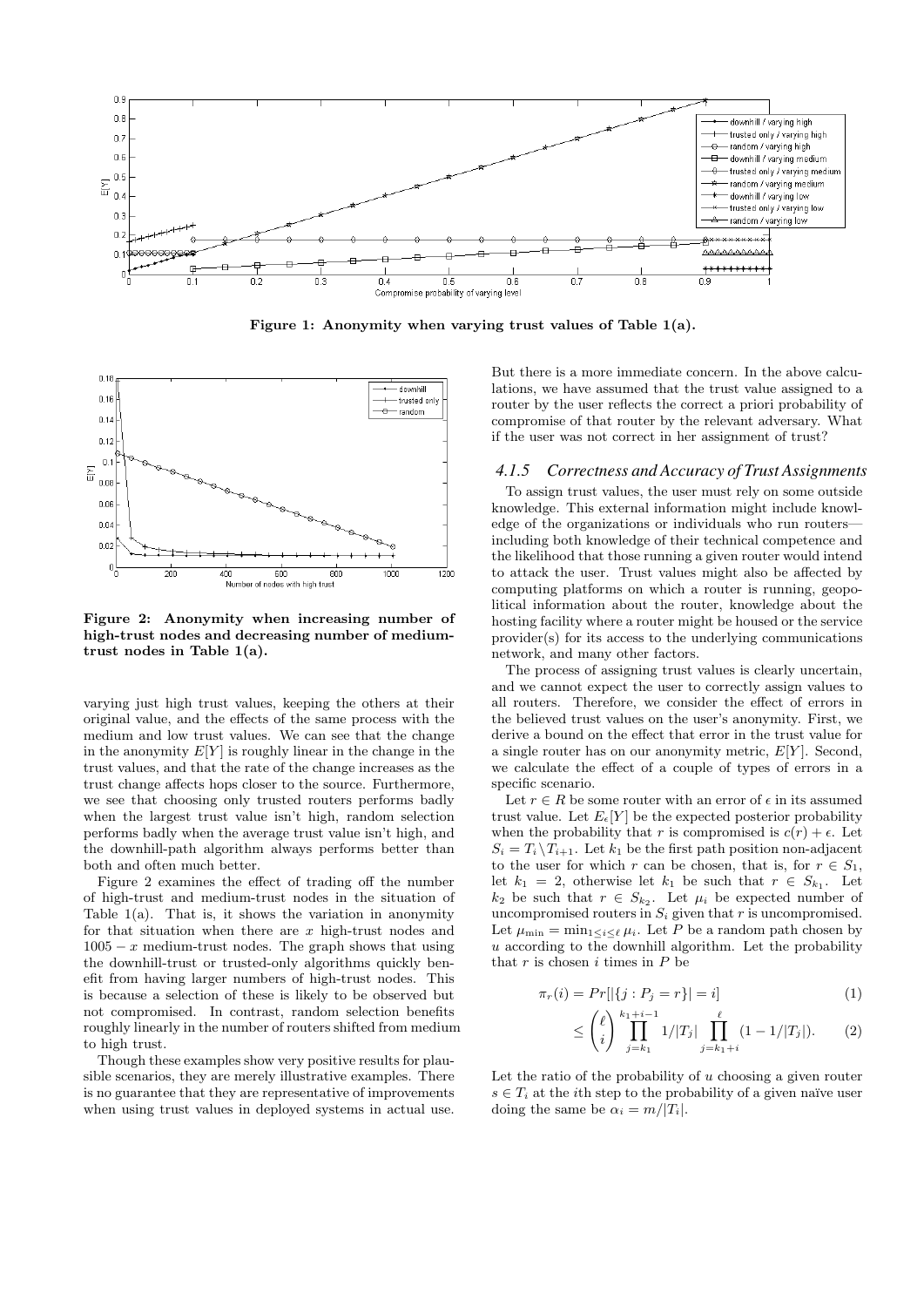To express our bound succinctly, further let

$$
a_i = \prod_{j=k_1-1}^{\min(k_1+3i-2,\ell)} \alpha_j,
$$
  
\n
$$
b = \min(2\ell e^{-\mu_{\min}^{1/2}/4}, 1), \text{ and}
$$
  
\n
$$
c_i = (1 + O(1/\mu_{\min}))^{\ell-i+1} (1 + O(\mu_{\min}^{-1/4}))^{\min(3i,\ell)}.
$$

 $a_i$  bounds the relative increase in posterior probability gained from observing additional path positions. We use the Chernoff bound to obtain the bound  $b$  on the probability that, for all  $j$ , the number of uncompromised routers in  $S_j$  is within a factor  $1 \pm \mu_{min}^{-1/4}$  of  $\mu_j$ .  $c_i$  represents a bound on the relative posterior increase obtained from losing some unobserved positions and increasing the contribution of the retained unobserved positions.  $c_i$  is given explicitly in the proof, and its hidden constants are not large.

Then we can bound the effect of the error in r's trust value as follows:

THEOREM 1. If 
$$
\mu_{\min} \geq 1
$$
, then

$$
E_{\epsilon}[Y] - E[Y] \le \epsilon \left( Pr[P_1 = r] + (1 - Pr[P_1 = r]) \cdot \left( b + (1 - b) \sum_{i=0}^{\ell} \pi_r(i) (1 - 1/(c_i a_i)) \right) \right).
$$

We omit the proof of the theorem for space.

We can see from Theorem 1 that the effect of the trust error is bounded by  $\epsilon$ . Next, suppose that the expected number of uncompromised routers  $\mu_i$  in each  $S_i$  is large. Suppose also that  $r \notin T_1$ . Then, the bound provided by the theorem approaches

$$
\epsilon \left( \sum_{i=0}^{\ell} \pi_r(i) (1 - 1/a_i) \right).
$$

This expression shows that the change in anonymity is determined by how often  $r$  is likely to be chosen in the path and how incriminating the observed positions are. Indeed, this expression goes to zero as the probability of choosing  $r$ in P goes to zero or as the values  $\alpha_i$  of the observations go to one. These events happen when, for example, the smallest trust set containing r (i.e.  $T_{k_2}$ ) grows, by Inequality 2 and the definition of the  $\alpha_j$ .

We examine the concrete effect of trust errors by extending the scenario given in Table  $1(a)$  to include errors. Figure 3 shows the anonymity when the user is incorrect about the trust level of a fraction of the nodes. Specifically, for a fraction  $x, x$  of the believed high-trust nodes have medium trust,  $x/2$  of the believed medium-trust nodes have high trust,  $x/2$  of the believed medium nodes have low trust, and  $x$  of the low-trust nodes have medium trust. The figure shows that using trust may actually be worse than choosing randomly if there are significant errors in the user's trust beliefs. In particular, as Theorem 1 describes, performance is particularly sensitive to errors in the most-trusted routers. Thus, even if the average trust values are lower than believed, as in Figure 3, the actual anonymity may be lower than believed if using trust.

Figure 4 also shows the effect of trust errors in the scenario of Table  $1(a)$ . The error it shows is an incorrect belief in the

middle trust value. The anonymity is compared to that of the downhill algorithm using the correct trust values. We see that they are identical until the middle trust value reaches about .5. This is because the three-hop path is optimal in both cases until then, at which point it becomes optimal to use two hops. This illustrates that trust errors that leave the ordering of nodes by trust roughly the same may not change the optimality of the selected sequence of trust sets.



Figure 3: Anonymity when a fraction of nodes of Table 1(a) have incorrect trust values.



Figure 4: Anonymity from varying trust values of Table 1(a).

## 4.2 Path selection for multiple connections

The path-selection algorithm described is designed to protect the anonymity of one connection. However, users make multiple connections over time, and we want to maximize the probability that all of them have good anonymity.

If we were to simply use the given algorithm to choose a different path for every connection, users would be increasingly likely to have poor anonymity on at least one of their connections: each new connection would be another chance to select a compromised router. We want to maximize the probability that no connection has poor anonymity. This requirement would suggest that each user should maintain the same path across different connections—similar to the use of guard nodes in Tor suggested by Øverlier and Syverson [39].

However, doing so would make it easier for the adversary to link together different connections as coming from the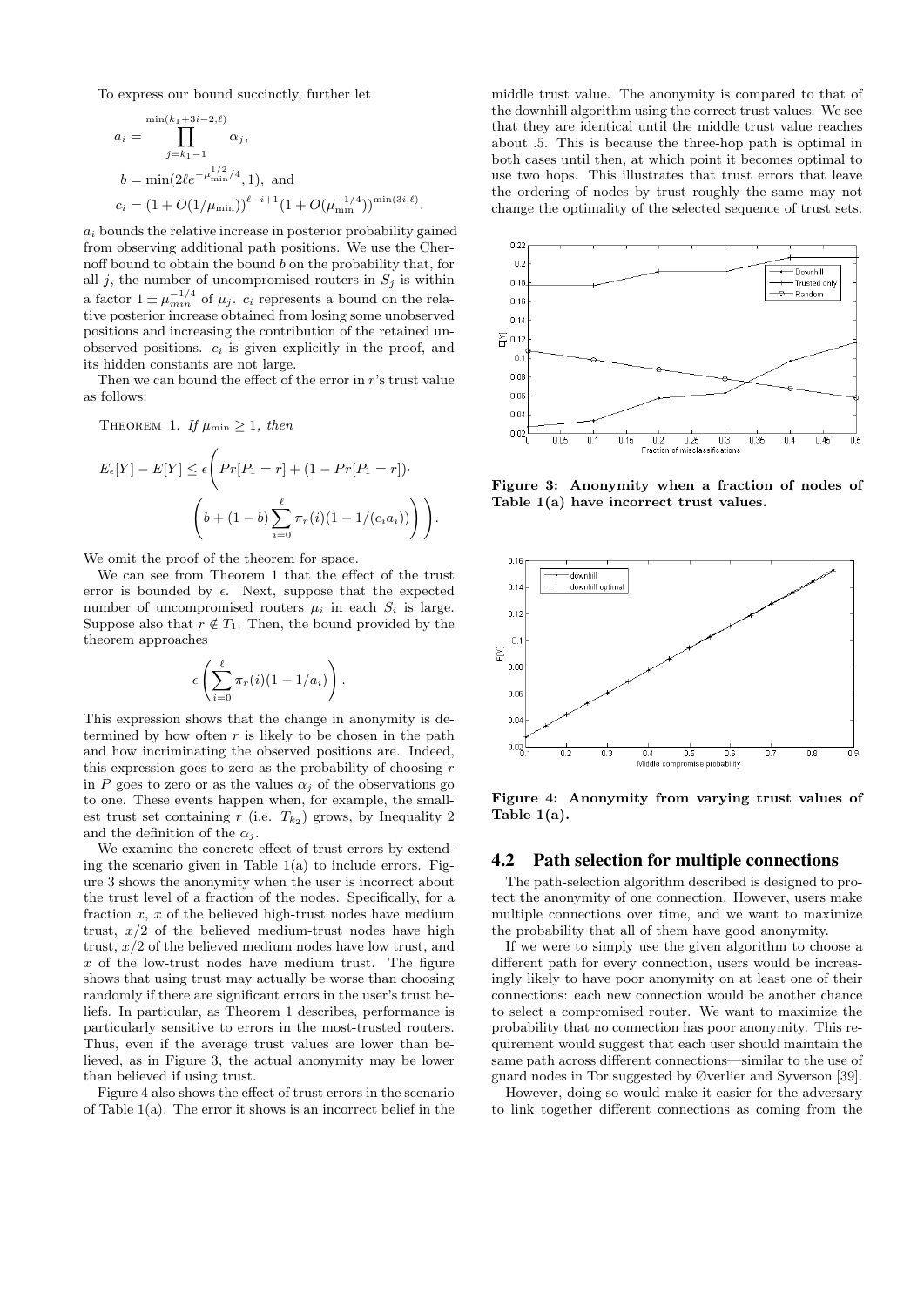same user. Suppose, for example, that the adversary observes the destination links and that users make repeated connections to the destination. The adversary would see multiple connections coming from the same router and can infer that they're more likely to come from the same user.

#### *4.2.1 Path selection against different adversaries*

If the adversary observes the source links, then he can already link connections together as belonging to the observed user. Therefore, in this case, we extend the path-selection algorithm from one connection to multiple connections by using the same path for all connections.

The difficult case is again when source links are unobserved, but the adversary observes the links of some of the destinations. For connections that are to unobserved destinations, the user should simply bypass the network entirely. For connections that are to observed destinations, we adapt the one-connection algorithm by using both static and dynamic components. First, as given in that algorithm, the user uses a decreasing sequence of trust thresholds to choose a path of length  $\ell$ . At each hop, a router is chosen uniformly at random from all routers with trust value above the threshold at that hop. This path is static—it is chosen once at the start, and then the user uses it for all connections. Second, two routers are chosen uniformly at random from R and used as the  $(\ell + 1)^{st}$  and  $(\ell + 2)^{nd}$  hops. These hops are dynamic—a new random selection of these two hops is made for each new connection.

Combining static and dynamic hops in this way helps maintain anonymity over multiple connections while preventing them from being easily linked. The static portion of the path protects the source identity over all connections by preventing the source and her most-trusted routers from being observed even once. The last hop is dynamic so that the adversary observing destination links cannot use a static router to link together repeated connections from the same user. The  $(\ell + 1)^{st}$  hop is dynamic because the last hop is likely to be compromised on a fraction of connections equal to the fraction of routers that are compromised by the adversary. If this hop were static, the adversary could use it to link together destinations it observes from the last hop.

Of course, the  $(\ell + 1)^{st}$  router is also likely to be compromised on a fraction of the connections. When those connections are to destinations for which the links are observed, then they can be linked because of the static  $\ell^{th}$  hop. However, multiple connections might not be only to such destinations. Due to uncertainty about the destination links or just for simplicity, users could use the downhill-trust algorithm to destinations with unobserved links. By using two dynamic routers as the final hops, linking unobserved destinations requires that both dynamic routers be compromised. Note that adding additional dynamic routers at the end provides no benefit, as the adversary can perform a correlation attack using only the first and last dynamic routers in order for the destinations to be observed and linked.

#### *4.2.2 Analyzing path selection*

In order to rigorously analyze the effectiveness of using static and dynamic routers together, we consider the problem of linking more precisely. The use of static components in the path means that if the adversary observes two different connections using the same static hops, they are more likely to belong to the same user.

Therefore, instead of looking only at his knowledge of a given connection, we must examine the adversary's overall view of which connections occurred. A user's private information consists of the sequence of connections that user makes over a given time period, where each connection consists of a user, a destination, and a start time. We examine user privacy over multiple connections by looking at the adversary's posterior distribution on the number of connections at the user's connection-start times and the sources and destinations of those connections. We use the entropy [14, 44] of this distribution as our metric of uncertainty. We will consider how this entropy is affected by adding dynamic routers at the end of the paths of some users.

Let  $A_R \subseteq R$  be the routers compromised by the adversary. Let T be the set of start times of the connections for which u is the source. Let  $C^T$  be a random binary vector indicating the presence of a connection starting at the times in T. Let  $S<sup>T</sup>$  be a random sequence of users indicating the sources for connections starting at times in T. Let  $D<sup>T</sup>$  be a random sequence of destinations indicating the destinations for connections starting at times in  $T$ . Finally, let  $O_s$  indicate the adversary's observations when users only create and use the static part of the path, let  $O_{d_1}$  indicate the observations made by the adversary when users add one dynamic hop, and let  $O_{d_2}$  indicate the adversary's observations when users add a second dynamic hop after the first.

We are interested in how the entropy of the posterior distribution over connections given an adversary's observations changes when using dynamic hops. That is, we consider how  $H(C^T, S^T, D^T|O_s)$ ,  $H(C^T, S^T, D^T|O_{d_1})$ , and  $H(C^T, S^T, D^T|O_{d_2})$  compare. Using the chain rule of entropy [8] and the independence of  $S<sup>T</sup>$  and  $D<sup>T</sup>$ , we can express the entropy of the posterior as

$$
H(C^T, S^T, D^T|O) = H(C^T|O)
$$
  
+ 
$$
H(S^T|C^T, O) + H(D^T|C^T, O),
$$
 (3)

where O is  $O_{d_1}, O_{d_2},$  or  $O_s$ .

We first show that, assuming a user only makes connections over the anonymity network to destinations with observed links, then adding one dynamic hop to the static path can only increase the entropy over her connections.

THEOREM 2.

$$
H(C^T, S^T, D^T|O_{d_1}) \ge H(C^T, S^T, D^T|O_s).
$$

PROOF. The entropy  $H(C^T|O = o)$  of the existence of connections at times in  $T$  does not change due to dynamic hops because the connections are always observed at the destination links.

The entropy  $H(S^T|C^T, O = o)$  of connection sources can only change when a final static hop of a connection goes from being observed to unobserved. The final static router can become unobserved if the final static router is uncompromised and the penultimate static router is uncompromised. Then it becomes unobserved when the dynamic hop is uncompromised. To understand how the entropy can change, suppose the final static hop goes from being unobserved to being observed by removing the dynamic hop. Consider any value  $s^T$  of  $S^T$  and some set of observations o.  $s^T$  and o together imply a set of path selections for users in  $s^T$ . The conditional probability  $Pr[S^T = s^T | O = o]$  is proportional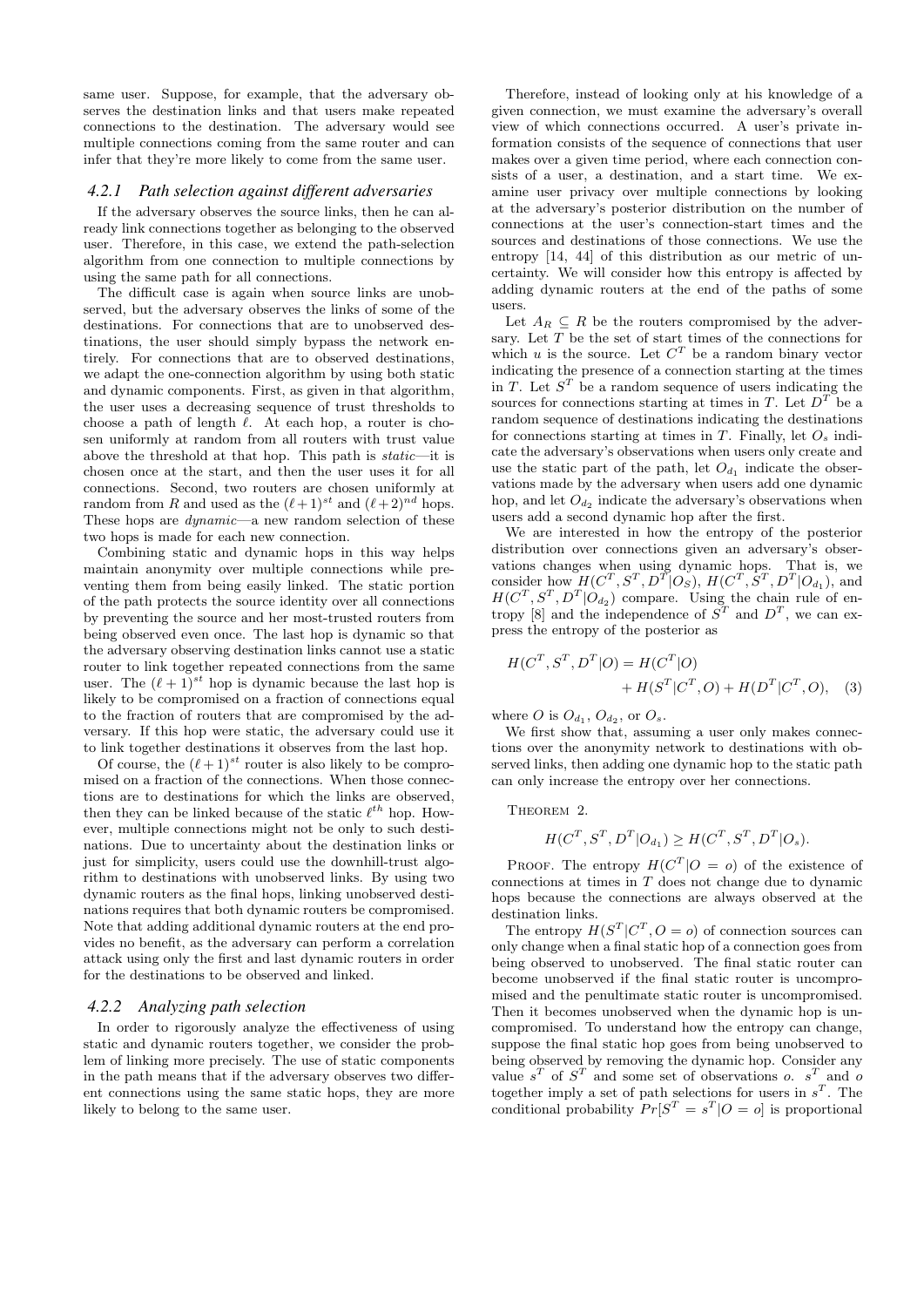to the probability that each user made the implied path selections. Removing a dynamic router from the end of a given connection can change this probability in two ways. First, the probability can decrease by a factor  $1/m$ , as the observation of the final static router implies that the source of the connection in  $s<sup>T</sup>$  chose it in her path, and we can assume that the final static hop is chosen randomly from R. Second, it can send it to zero, if the source  $s^T$  assigned to the given connection is also assigned to another connection that is observed with a different final static router. Thus, the entropy can only decrease when the final static hop goes from being unobserved to being observed. This implies that the entropy can only increase when the final static hop switches from being observed to being unobserved.

The entropy  $H(D^T|C^T, O = o)$  of connection destinations does not change, because all destinations of the user are assumed to be observed by the adversary.

Because no term of Equation 3 can decrease, the overall connection entropy  $H(C^T, S^T, D^T | O = o)$  cannot decrease either.  $\Box$ 

Next, we show that, again assuming a user only makes anonymous connections to observed destinations, using two dynamic hops has the same entropy as using one dynamic hop.

THEOREM 3.

$$
H(C^T, S^T, D^T|O_{d_2}) = H(C^T, S^T, D^T|O_{d_1}).
$$

PROOF. The proof of Theorem 2 shows that the first dynamic hop cannot change the entropy  $H(C^T|O)$  of the connections or the entropy  $H(D^T|C^T, O)$  of the destinations. Adding a second hop cannot change these for the same reason. In addition, the second hop cannot change the entropy  $H(S^T|C^T, O)$  of the sources because it is only adjacent to the first dynamic hop, which is chosen at random by all users. Therefore, by Equation 3, adding a second hop cannot change the entropy  $H(C^T, S^T, D^T | \tilde{O}_{d_1}).$ 

Theorems 2 and 3 only show that adding dynamic hops doesn't decrease the connection entropy. This is not a particularly strong justification of their use. However, in general, this is the strongest claim we can make. Adding dynamic hops can increase the entropy by little or none if  $i$ ) the adversary controls most of the network and thus most of the dynamic routers,  $ii)$  the adversary has compromised the user's initial, ultimate or penultimate static hops, or  $iii$ ) each user has a unique pattern of observed hops not including the last hop.

## 5. CONCLUSION AND FUTURE WORK

The existing anonymous communication definitions and system models typically assume that all nodes in the network are the same, and that any part of the system is as likely to threaten security as any other. In this paper we have set out the first network and adversary model for anonymous communication that accounts for the diversity of trust that different users may have in elements of the network. The presented model is a specification for onion routing of a more general model we have developed to reason about various approaches to routing security [47]. We identified two important classes of privacy attacks in this model and presented an example of a routing algorithm motivated by resistance

to them. Analysis of this algorithm in our model shows that it significantly improves the anonymity of onion routing, especially when an adversary can compromise a large fraction of the network.

An adversary that learns the trust placed in specific routers may learn something about the resources a user (or her organization) has applied to protect her communications. And, trust information must first be learned to be used in deanonymization as analyzed in Section 4.1. Given available space, we leave any discussion of how an adversary might learn trust values to future work. Similarly we do not discuss an adversary-learning adversary for either the usage scenario and algorithm we have described or for other cases. (For example, if Alice is a so-called "road warrior" travelling on behalf of her employer, and she wishes to log in from her hotel to her workstation back at her office, starting her circuits at highly trusted nodes would reveal something about who she is trying to hide from. Such a setting requires a complementary uphill-trust algorithm, although the complement is not simply a reverse of the downhill algorithm. There are other subtleties, such as the different need for dynamic hops.)

As in onion-routing networks, trust can play a role in mix networks too by helping to avoid compromised routers. But the adversary and communication assumptions are somewhat different, leading to different strategies. Our general model encompasses both of these types of anonymous communication as well as others; however, in this paper we limit discussion to onion-routing networks. We would like to investigate the impact of trust on other protocols to provide secure routes. The following are some of the other issues we intend to explore in future work: What impact might more user classes trying to avoid distinct nonuniform adversaries have on each other? How robust are our results when a fraction of users defect from the strategy that is optimal for a given non-naïve user, and what incentive mechanisms can induce them to cooperate? Note that users with flat trust distributions will choose  $\ell=1$  plus two dynamic hopswhich is exactly the path-selection algorithm that Tor uses today [39]. The adversaries could employ other methods of attack, such as congestion attacks [23, 36], DoS attacks [4], changing the network topology, and manipulating the trust values. In addition to routers, we would like to investigate the effect of different trust values among links, to account for real-world Internet routing issues [21, 24]. We would like to investigate a roving adversary that tries to compromise different sets over time [38, 48]. The joint distribution of the events that adversaries compromise nodes could be arbitrary, instead of assuming independence of compromise between nodes. We could give the attacker a budget and assign costs to attempting compromise on a node. Users might have multiple adversaries. Every user could set a cost for every adversary of losing privacy to that adversary. Thus we could model the case where Alice doesn't want to be exposed by either Eve or Mallory, but would prefer one to the other.

Though just a simple example, we have shown that our new routing algorithm has significant security impact in plausible usage scenarios. Our model incorporates trustbased routing, a novel aspect of both anonymous communication in particular and secure communication in general. We hope that other researchers will see the potential of our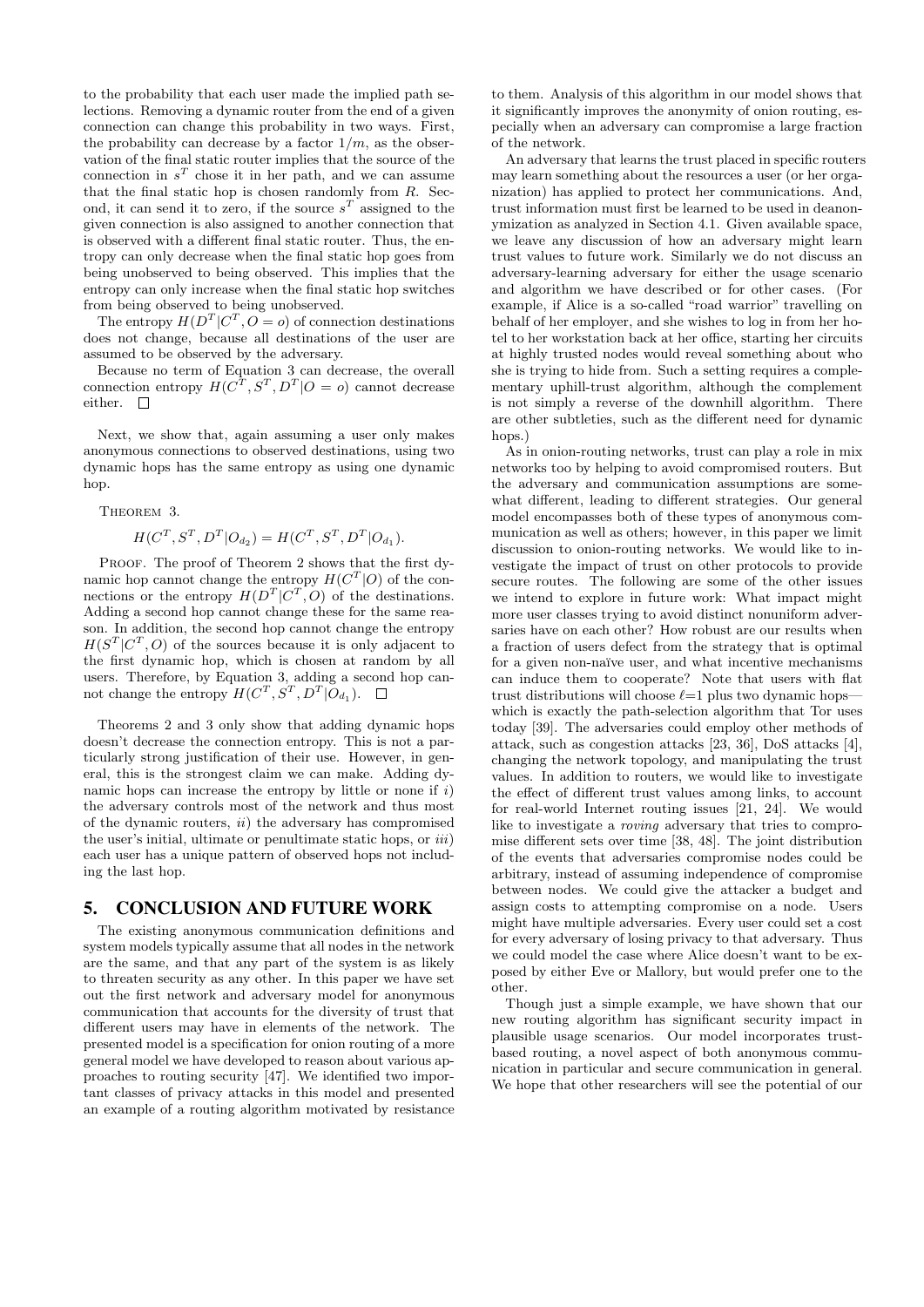approach and take up the above questions or be inspired to explore our model through questions of their own.

## 6. ACKNOWLEDGMENTS

The authors would like to thank Nick Hopper for much guidance in improving this paper. We would also like to thank George Danezis, Karsten Loesing, and the anonymous reviewers for helpful comments on drafts of this paper. This work supported by ONR, NSF, and DARPA.

# 7. REFERENCES

- [1] K. Bauer, D. McCoy, D. Grunwald, T. Kohno, and D. Sicker. Low-resource routing attacks against Tor. In Proceedings of the Workshop on Privacy in the Electronic Society (WPES 2007), Washington, DC, USA, October 2007.
- [2] R. Beauxis and C. Palamidessi. Probabilistic and nondeterministic aspects of anonymity. Theoretical Computer Science, 410(41):4006–4025, 2009.
- [3] A. Beimel and S. Dolev. Buses for anonymous message delivery. Journal of Cryptology, 16(1):25–39, 2003.
- [4] N. Borisov, G. Danezis, P. Mittal, and P. Tabriz. Denial of service or denial of security? How attacks on reliability can compromise anonymity. In Proceedings of the 14th ACM Conference on Computer and Communications Security (CCS), October 2007.
- [5] J. Camenisch and A. Lysyanskaya. A formal treatment of onion routing. In V. Shoup, editor, Advances in Cryptology – CRYPTO 2005: 25th Annual International Cryptology Conference, pages 169–187. Springer-Verlag, LNCS 3621, August 2005.
- [6] D. Chaum. Untraceable electronic mail, return addresses, and digital pseudonyms. Communications of the ACM, 4(2), 1981.
- [7] D. Chaum. The dining cryptographers problem: Unconditional sender and recipient untraceability. Journal of Cryptology: The Journal of the International Association for Cryptologic Research, 1(1):65–75, 1988.
- [8] T. M. Cover and J. A. Thomas. Elements of information theory. Wiley-Interscience, New York, NY, USA, 1991.
- [9] G. Danezis. Mix-networks with restricted routes. In R. Dingledine, editor, Privacy Enhancing Technologies: Third International Workshop, PET 2003, pages 1–17. Springer-Verlag, LNCS 2760, 2003.
- [10] G. Danezis and R. Clayton. Route fingerprinting in anonymous communications. In Sixth IEEE International Conference on Peer-to-Peer Computing, P<sub>2</sub>P 2006, pages 69–72. IEEE Computer Society Press, 2006.
- [11] G. Danezis, C. Diaz, and P. Syverson. Anonymous communication. In B. Rosenberg, editor, Handbook of Financial Cryptography. CRC Press, 2010.
- [12] G. Danezis, R. Dingledine, and N. Mathewson. Mixminion: Design of a Type III Anonymous Remailer Protocol. In Proceedings of the 2003 IEEE Symposium on Security and Privacy, pages 2–15, 2003.
- [13] G. Danezis and A. Serjantov. Statistical disclosure or intersection attacks on anonymity systems. In

Proceedings of 6th Information Hiding Workshop (IH 2004), pages 293–308, 2004.

- [14] C. Díaz, S. Seys, J. Claessens, and B. Preneel. Towards measuring anonymity. In R. Dingledine and P. Syverson, editors, Privacy Enhancing Technologies, Second International Workshop, PET 2002, Revised Papers, pages 54–68. Springer-Verlag, LNCS 2482, 2003.
- [15] R. Dingledine, M. J. Freedman, D. Hopwood, and D. Molnar. A reputation system to increase MIX-net reliability. In I. S. Moskowitz, editor, Information Hiding: 4th International Workshop, IH 2001, pages 126–141, Pittsburgh, PA, USA, April 2001. Springer-Verlag, LNCS 2137.
- [16] R. Dingledine and N. Mathewson. Anonymity loves company: Usability and the network effect. In R. Anderson, editor, Fifth Workshop on the Economics of Information Security (WEIS 2006), June 2006.
- [17] R. Dingledine, N. Mathewson, and P. Syverson. Tor: The second-generation onion router. In Proceedings of the 13th USENIX Security Symposium, pages 303–319. USENIX Association, August 2004.
- [18] R. Dingledine, N. Mathewson, and P. Syverson. Deploying low-latency anonymity: Design challenges and social factors. IEEE Security  $\mathcal B$  Privacy, 5(5):83–87, September/October 2007.
- [19] R. Dingledine and P. Syverson. Reliable MIX cascade networks through reputation. In M. Blaze, editor, Financial Cryptography, 6th International Conference, FC 2002, pages 253–268. Springer-Verlag, LNCS 2357, 2003.
- [20] S. Dolev and R. Ostrovsky. Xor-trees for efficient anonymous multicast and reception. ACM Transactions on Information and System Security, 3(2):63–84, 2000.
- [21] M. Edman and P. Syverson. AS-awareness in Tor path selection. In S. Jha, A. D. Keromytis, and H. Chen, editors, CCS'09: Proceedings of the 16th ACM Conference on Computer and Communications Security, pages 380–389. ACM Press, 2009.
- [22] M. Edman and B. Yener. On anonymity in an electronic society: A survey of anonymous communication systems. ACM Computing Surveys, 42(1), 2010.
- [23] N. S. Evans, R. Dingledine, and C. Grothoff. A practical congestion attack on Tor using long paths. In Proceedings of the 18th USENIX Security Symposium, pages 33–50, Montreal, Canada, August 2009. USENIX Association.
- [24] N. Feamster and R. Dingledine. Location diversity in anonymity networks. In Proceedings of the Workshop on Privacy in the Electronic Society (WPES 2004), pages 66–76, 2004.
- [25] S. Goel, M. Robson, M. Polte, and E. G. Sirer. Herbivore: A scalable and efficient protocol for anonymous communication. Technical Report 2003-1890, Cornell University, Ithaca, NY, February 2003.
- [26] D. M. Goldschlag, M. G. Reed, and P. F. Syverson. Hiding routing information. In Information Hiding: First International Workshop, Proceedings, pages 137–150. Springer-Verlag, LNCS 1174, 1996.